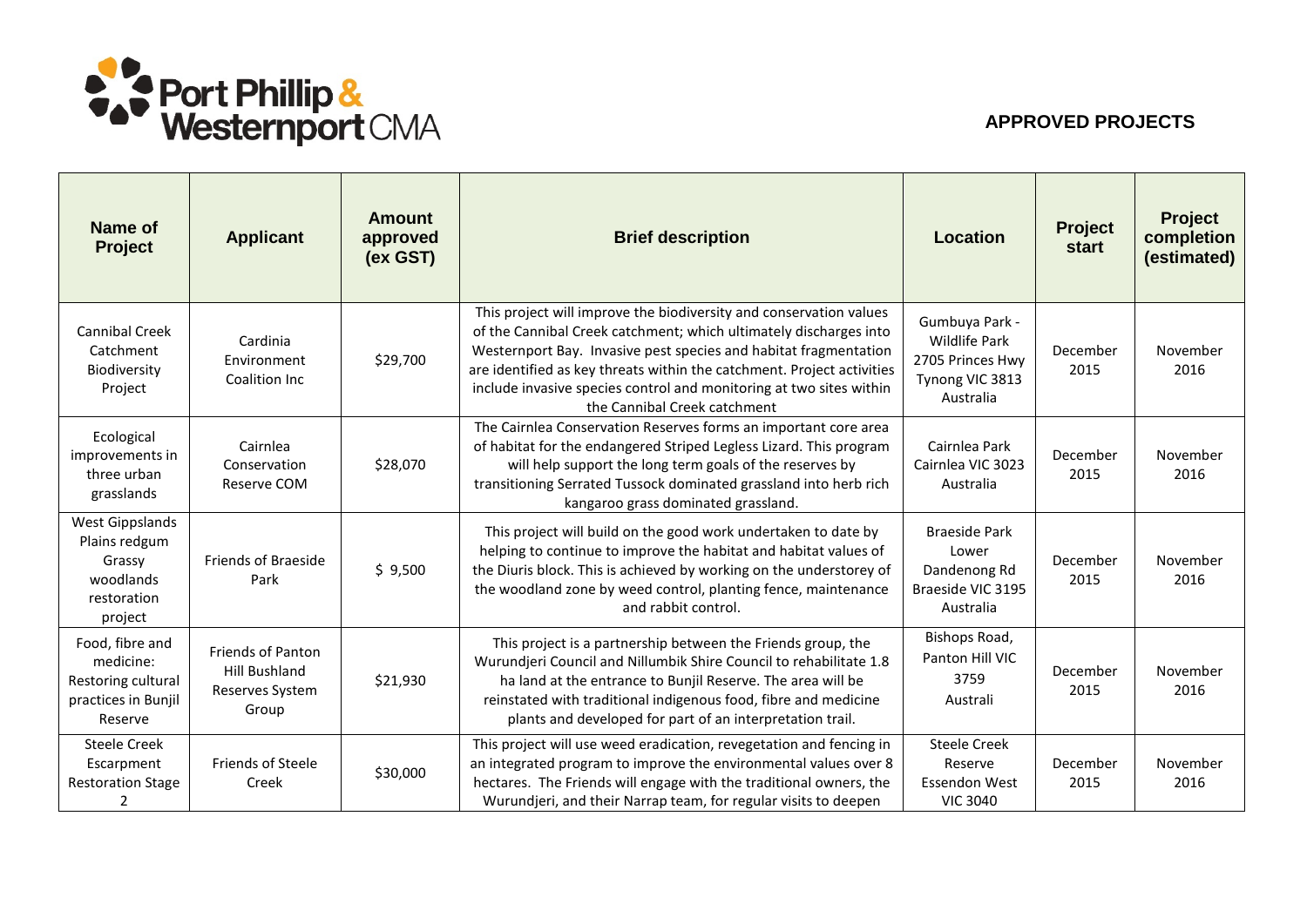|                                                                                                                      |                                                      |          | their knowledge of this particular site and involve them in caring                                                                                                                                                                                                                                                                                                                                                                                                                                                                                                                       |                                                                                                                        |                  |                  |
|----------------------------------------------------------------------------------------------------------------------|------------------------------------------------------|----------|------------------------------------------------------------------------------------------------------------------------------------------------------------------------------------------------------------------------------------------------------------------------------------------------------------------------------------------------------------------------------------------------------------------------------------------------------------------------------------------------------------------------------------------------------------------------------------------|------------------------------------------------------------------------------------------------------------------------|------------------|------------------|
|                                                                                                                      |                                                      |          | for the landscape, plants and animals of their country. The project<br>is collaborative and will strengthen the relationship between<br>Wurundjeri, the Friends, the local community and Parks Victoria.                                                                                                                                                                                                                                                                                                                                                                                 |                                                                                                                        |                  |                  |
| Keeping<br>Mornington<br>Peninsula<br><b>National Park</b><br>Woody Weed<br>Free                                     | <b>Habitat Restoration</b><br>Fund                   | \$20,000 | Community working together towards the eradication of emergent<br>woody weeds in a 20 hectare section of Mornington Peninsula<br>National Park. The project will also slow down the ability of the<br>weeds to spread to other parts of the National Park and reduce<br>predation/competition with native animals                                                                                                                                                                                                                                                                        | Mornington<br>Peninsula<br><b>National Park</b><br>Flinders VIC 3929                                                   | December<br>2015 | November<br>2016 |
| Removing rabbits<br>and enhancing<br>Southern Brown<br><b>Bandicoot habitat</b><br>Northern<br>Westernport<br>Region | Langwarrin<br>Woodlands &<br>Northern<br>Westernport | \$25,042 | This project will protect and enhance native vegetation from the<br>impacts of rabbit grazing and raise awareness of creating habitat<br>resilience for climate change. It will contribute to habitat for the<br>southern brown bandicoot by encouraging regeneration, plantings<br>and feral fox control on private land in northern Westernport. Also<br>link refuges and resting places for migration of wildlife between<br>patches of permanent native vegetation including Cranbourne<br>Botanic Gardens; Langwarrin Flora and Fauna Reserve; The Pines<br>Flora and Fauna Reserve | Multiple - central<br>point, Craig Road<br>and Baxter-<br><b>Tooradin Road</b><br>Langwarrin                           | December<br>2015 | November<br>2016 |
| Korkuperrimul<br>Creek Biolink,<br>Weeds, Pests &<br><b>Cultural Heritage</b>                                        | Moorabool Landcare<br>Network Inc                    | \$29,980 | This project is an integrated program to establish biolink plantings<br>and remove weed threats to surrounding habitat along a portion of<br>the Korkuperrimul creek biolink that sits within the Melbourne Ark.<br>This project will form a case study for cultural heritage<br>management in the<br>area                                                                                                                                                                                                                                                                               | 2km South<br>Lerderderg State<br>Park<br>Lerderderg VIC<br>3341<br>Australia<br>Cnr Tramway<br>Lane and Grey<br>Street | December<br>2015 | November<br>2016 |
| Building Skills,<br>Community<br>Involvement and<br>Coastal Links<br>across Phillip                                  | Phillip Island<br>Landcare Group                     | \$24,555 | This project aims to increase biodiversity and community volunteer<br>participation on Phillip Island by providing continuity of volunteer<br>training and on ground revegetation works to create links across<br>northern and southern coasts.<br>In this project, properties will complete revegetation works to                                                                                                                                                                                                                                                                       | Various sites<br>Phillip Island                                                                                        | December<br>2015 | November<br>2016 |